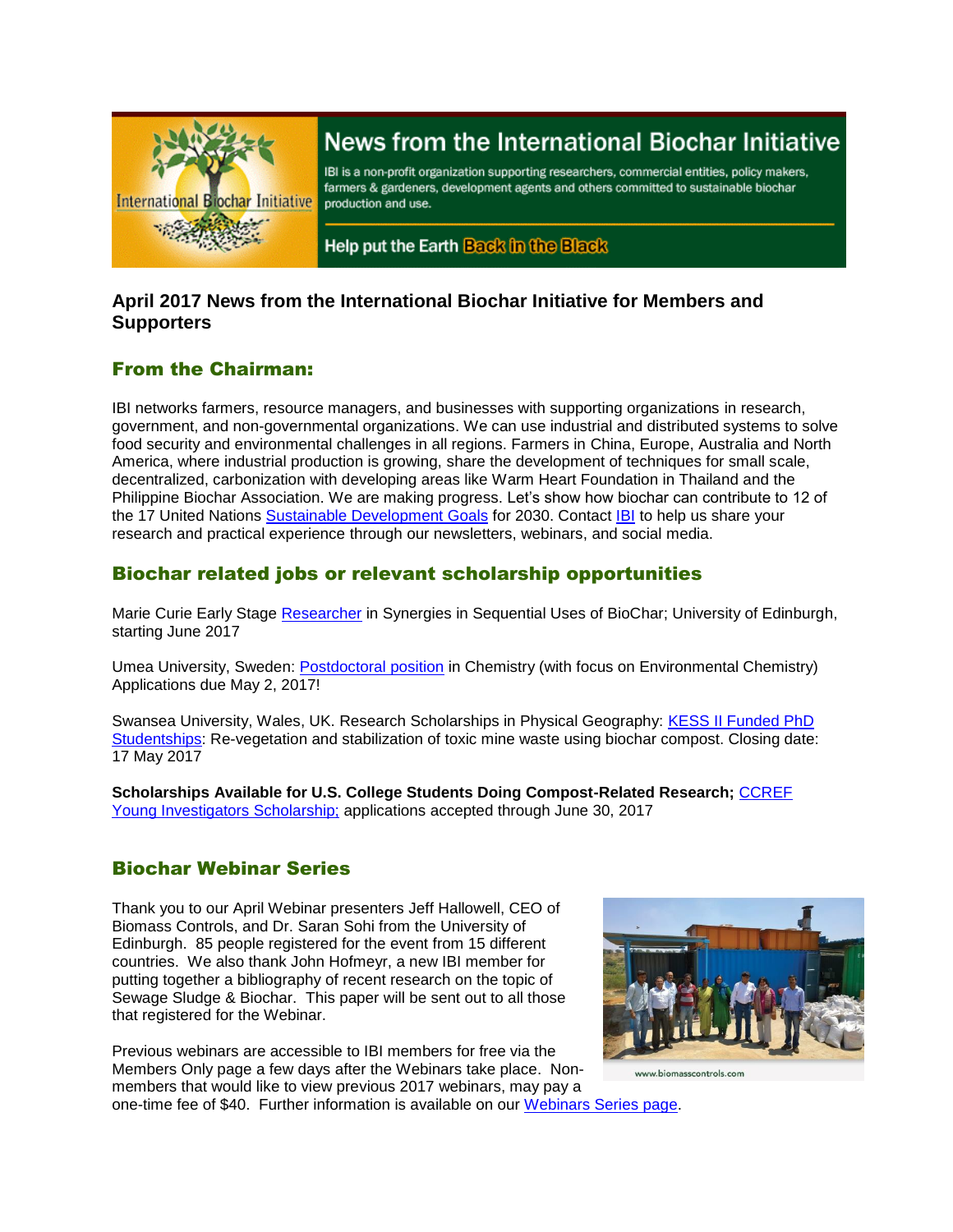The May IBI Biochar Educational Webinar (date to be determined) will focus on the use of biochar in building materials & composites. Presenters include: Hans-Peter Schmidt from the Ithaka Institute for Carbon Intelligence, John McDonald-Wharry, a biochar researcher from New Zealand, and Kua Harn Wai, Associate Professor at the National University of Singapore.

### New and renewing organizational & business member spotlight

*Note: corporate bios below were provided by members (or from websites) and not written by IBI*

New business member: Green Life Products, United Kingdom

Green Life, provides both project development design, structure and implementation support for renewable and low carbon developments as well as promoting direct use products and services which include, food waste to organic fertiliser, biomass to char and gas, smart structures for control and life management to reduce Co2 and energy waste, Environmental compliance audits. We work to find solutions for clients in the reduction and removal of waste - in all forms, from society. [www.glpecotech.com](http://www.glpecotech.com/)





New organizational member: City of Lebanon, TN United **States** 



The City of Lebanon [recently commissioned](http://www.themunicipal.com/2016/10/first-steps-toward-zero-landfill-will-produce-clean-energy-in-tennessee/) a new waste-toenergy gasification plant in Tennessee. The plant utilizes patented downdraft gasification technology which will generate 1,800,000 kilowatt-hours of electricity, eliminating 2,500 tons of carbon emissions and keeping 8,000 tons of waste out of landfills. They anticipate that they will produce 1.6 tons of biochar per year.

#### New organizational member: Bambusa Global Ventures, Cambodia

BGV rehabilitates an otherwise unmanaged resource of natural bamboo in rural Cambodia to provide maximum social, ecological, and economic benefits to the members of the rural forest communities and to protect and conserve the bamboo forests. [www.bambusaglobal.com](http://www.bambusaglobal.com/)



Our objectives are to:

- Educate and empower local forest communities to manage natural bamboo into a sustainable economic model.
- Implement top value chains and products from the natural bamboo
- Undertake partnerships to develop bamboo plantations to reduce carbon emissions and develop alternative energy sources
- Expand markets for bamboo products that value social impact, environmental stewardship, and balance of profits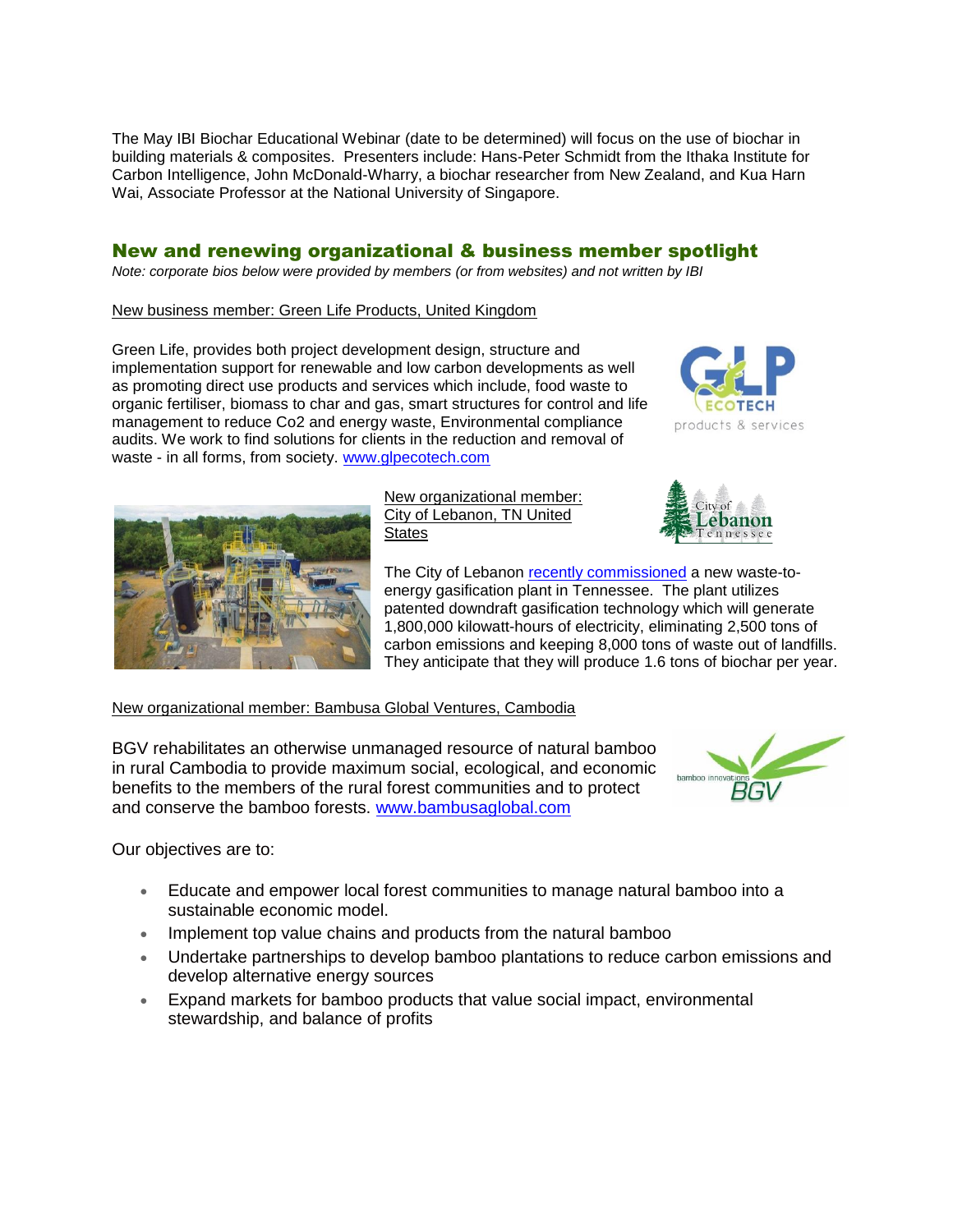# Regional Updates

IBI Asia. IBI welcomes Ms. Daisy Yu, an expert of international scientific exchange and coordination from the Division of International Affairs, Sichuan Provincial Association of Science and Technology, who will coordinate contact with IBI Asian Center members, local users, and IBI members; edit communications; and coordinate membership development in the region. Dr. Genxing Pan, Nanjing Agricultural University, will augment the IBI Asian Center with a Biomass and Biochar Institute in Jinhua Municipality, where the local government supports biochar technology for organic wastes with outreach, policies, and scientific achievement. Dr. Pan will organize a biochar workshop at Nanjing for the Fall.

Warm Heart Foundation, in Chiang Mai, Thailand, has completed an initial crop year of testing of biochar made in small scale trough carbonizers for the project, ["Banding with Biochar in Established Orchards for](http://www.biochar-international.org/node/8814)  [Water Management, Water Retention, and Tree Nutrition"](http://www.biochar-international.org/node/8814). The project is part of a Warm Heart [Environmental Program](http://warmheartworldwide.org/biochar-research-environment/) to reduce unhealthy open burning of agricultural residues and improve crop production. Dr. Michael Shafer welcomes collaboration with other organizations in the region.

The Philippine [Department of Environment and Natural Resources](https://caraga.denr.gov.ph/index.php/96-region-news-items/latest-news/641-sec-gina-inaugurates-biochar-project-in-surigao) (DENR), together with the Philippine Biochar Association has launched a major program of biochar training for miners and workers displaced by the closure or suspension of mining firms in the region to use biochar technology as an alternative source of income and livelihood.

A [Nordic Development Fund](https://www.ndf.fi/news/biochar-project-wins-best-international-development-project) project testing biochar's potential as fertilizer in Nepal received an award in April 2017 for best International Development Project. The award was given to Landell Mills for best International Development Project by British Expertise International. Landell Mills is a UK-based international development consulting firm. The project was an Asian Development Bank-administered and NDF-funded project in Nepal titled Mainstreaming Climate Change Risk Management in Development. Landell Mills was the technical assistance service provider.



The [African Biochar Partnership \(ABP\)](http://www.ecreee.org/news/launch-africa-biochar-partnership-0) is an "open continental platform" for advancing the cause of Biochar Systems in Africa which was launched on March 1st, 2016 in Nairobi - Kenya at the International Workshop on Biochar Systems for Africa. It was organized by the ["BiocharPlus"](https://sites.google.com/site/biocharplusproject/home) project in collaboration with ["Biochar for Sustainable Soils"](http://biochar.international/) project. The organization is making progress, according to ABP director, Dr. Bah Saho, Cape Verde. IBI hopes to support the ABP by networking their expertise and other projects in Africa, like the [SIANI Expert African Biochar Group,](http://www.siani.se/expert-groups/african-biochar) the [DANIDA-WEBSOC,](http://websoc.net/) and with IBI members throughout Africa.

# The IBI Online Biochar Training Course is Ongoing

Gain in-depth knowledge on biochar and biochar systems. Register for IBI's online course, Biochar Training for Environmental Sustainability and Economic Development. This ten week, ongoing course provides participants an intensive training series on all aspects of biochar, presented by leading biochar experts. Learn about best-science updates on biochar, biochar production and use, how to overcome the barriers to commercialization. 19 separate lessons-each with a subject overview, a recorded audio/video presentation lasting 30 - 45 minutes and quizzes to test comprehension and retention. An optional introductory presentation on the basics of biochar allows participants to start the course with a common understanding. Course materials are presented in a user-friendly online format. Participants can access the course at their convenience over ten weeks and will receive a certificate of completion at the conclusion of the course.

Course materials are based on presentations from the June 2014 in-person biochar training course titled, "Biochar for Environmental Sustainability and Economic Development," hosted by the University of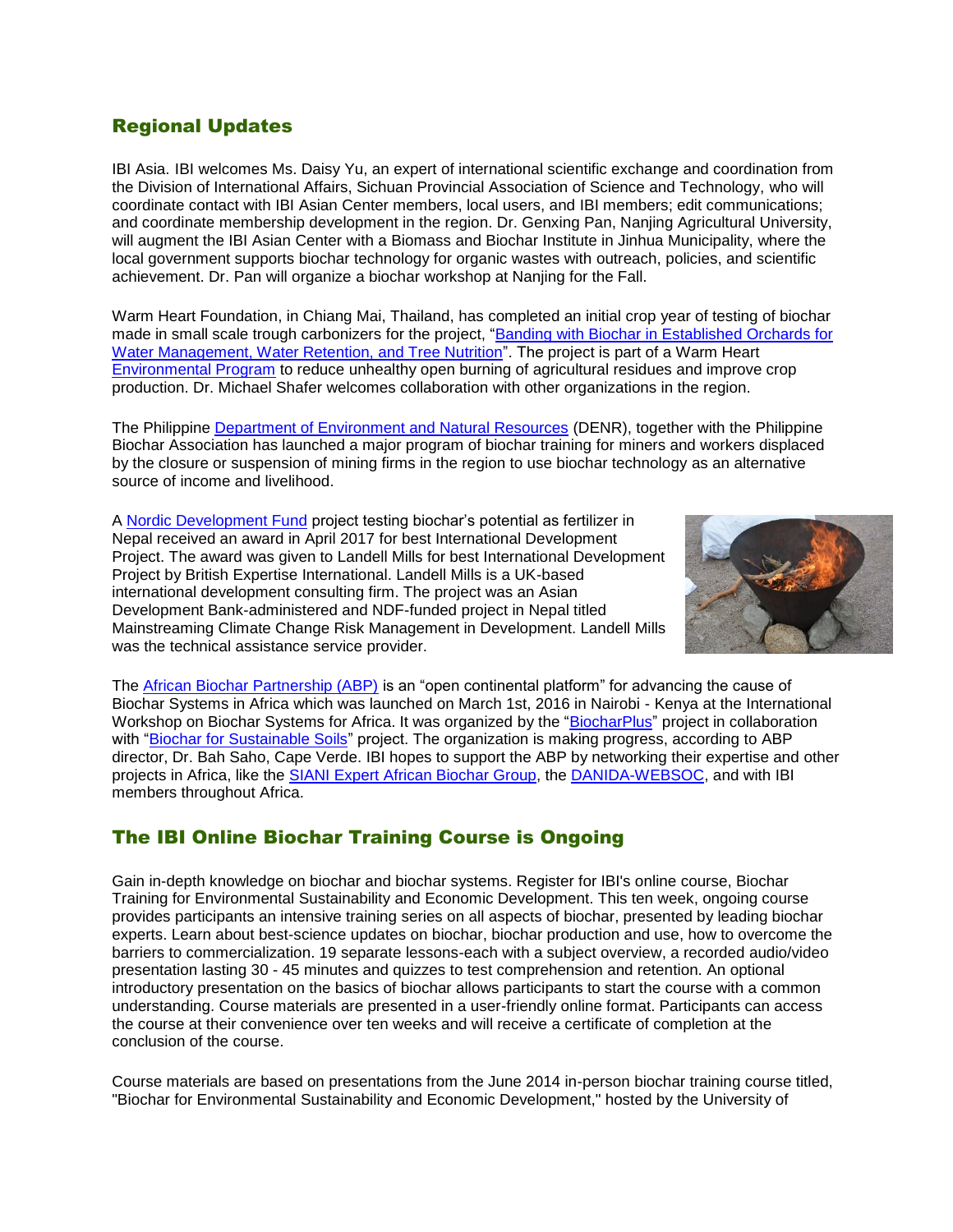Santiago de Compostela, Spain, and developed and presented by IBI and collaborators. For more information on member and non-member pricing and registration, please see: [www.biochar](http://www.biochar-international.org/online_course)[international.org/online\\_course](http://www.biochar-international.org/online_course)

### Upcoming Calendar Events

- [Biochar 101:](https://www.eventbrite.com/e/biochar-101-making-biochar-from-woody-biomass-tickets-30882278727) Making Biochar from Woody Biomass, May 6<sup>th</sup>, Friday Harbor, WA
- [Carbon Farming & Biochar Workshop,](http://www.brownpapertickets.com/event/2899484) **May 20th**, Boathouse Beer Garden, Romulus, New York. Note: IBI Board Members Dr. Johannes Lehman and Kathleen Draper will be presenting at this event.
- [Biochar from the Ground Up,](http://www.thefarm.org/evrplus_registration/?action=evrplusegister&event_id=43) June  $12 16$ . Hosted by [The Farm,](http://thefarmcommunity.com/) Summertown, TN. This workshop is focused on providing an overview of non-soil uses of biochar uses including its use in building materials, filtration, livestock farming, sewage sludge, and remediation. It will provide a review of research and current practices on uses, production, regulations and more.
- [European Biomass Conference & Exhibit EUBCE](http://www.eubce.com/exhibition/list-of-exhibitors/dorset-green-machines-bv.html) June 12 15 2017 Stockholm Sweden,
- BIOCHAR AND SLOW-SAND BIOFILTRATION FOR POTABLE WATER 3 DAY INTENSIVE AUGUST 1-3, 2017. Location: San Miguel de Allende, Mexico. Tuition: \$500. In this 3-day intensive course, participants will delve into theory and practical application of biochar adsorption for organic chemical contaminants – a growing concern in developing communities around the globe – and slow-sand filtration for biological water contaminants – the leading cause of water related illness and death in the world. Students will produce and process biochar and sand filtration media and install a full-scale 300 liter/day integrated treatment system in a local community. The course is presented by Caminos de Agua [\(caminosdeagua.org\)](http://caminosdeagua.org/) and Aqueous Solutions [\(aqsolutions.org\)](http://aqsolutions.org/). [\(http://www.sustainabletechnologiesinaction.org/biochar-and-slow](http://www.sustainabletechnologiesinaction.org/biochar-and-slow-sand-biofiltration-for-potable-water/)[sand-biofiltration-for-potable-water/\)](http://www.sustainabletechnologiesinaction.org/biochar-and-slow-sand-biofiltration-for-potable-water/)
- [Australia New Zealand Biochar Conference](https://anzbc.org.au/) August 10 12, 2017, Tweed, Australia. The aims and objectives of ANZBC17 are to bring together Scientists & Growers to bridge the gap between fundamental science, applied science & commercial applications, to unite the various Biochar groups from each State in Australia & New Zealand, to showcase the very latest technology to match the biomass source, value added bio-products, methods of applications and scientific results and commercial trial methods and results. Conference themes include: Technology & Production for matching sustainable biomass sources; Value added Bio-Products; Applied Science (Discoveries & Results); Commercial Applications (Methods & Results). Additional info can be found [here](https://www.facebook.com/biocharfest/) and [here](https://www.facebook.com/events/945697935562027/)
- [Biochar: Production, Characterization & Applications,](http://www.engconf.org/biochar-production-characterization-and-applications/) Alba, Italy, Hotel Calissano, **August 20-25,** 2017. Contact **IBI** if you plan to attend and are willing to help man an [IBI](mailto:info@biochar-international.org) table at the conference.
- [International Symposium on Growing Media, Soilless](http://newbeginningsmanagement.com/compsubsci2017/) Cultivation, and Compost Utilization in [Horticulture,](http://newbeginningsmanagement.com/compsubsci2017/) **August 20-25**, in Portland OR. Attendees are welcome to submit abstracts and requests to give talks/presentations (or posters) during the meeting as well if desired.
- <sup>o</sup> 2<sup>nd</sup> [Second Global Soil Biodiversity Conference in Nanjing,](http://gsbc2.csp.escience.cn/dct/page/1) October 15-17, 2017, Nanjing, China. [Call for Abstracts](http://gsbc2.csp.escience.cn/dct/page/70022) for *Biochar for soil biota and biodiversity* session. Session contact: Dr. Genxing Pan. Email: [pangenxing@aliyun.com;](mailto:pangenxing@aliyun.com) [gxpan1@hotmail.com](mailto:gxpan1@hotmail.com)

See the IBI Calendar page for more events. To add an event to the calendar, send the information to [info@biochar-international.org](mailto:info@biochar-international.org) .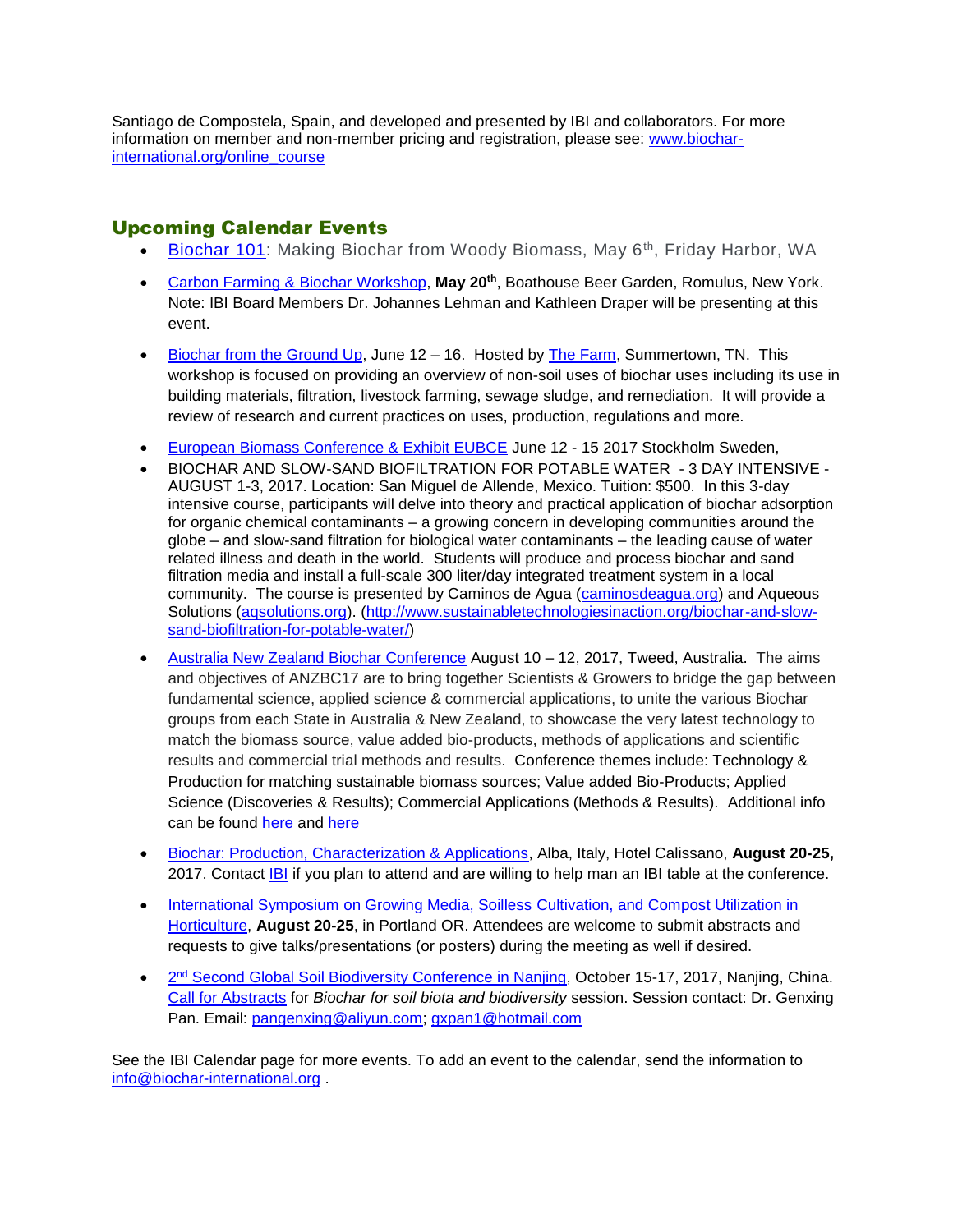#### Discounts on Biochar Books for IBI Members

IBI has secured discounts for IBI members on two new biochar books listed below. Members can obtain the 20% discount codes at the [IBI Member's Only Page.](https://ibi.memberclicks.net/member-landing-page)

[Biochar: A Guide to Analytical Methods,](https://www.crcpress.com/Biochar-A-Guide-to-Analytical-Methods/Singh-Arbestain-Lehmann/p/book/9781498765534?utm_source=banner_ad&utm_medium=banner&utm_campaign=170301235%0d) Editors: Balwant Singh\*, Marta Camps, Johannes Lehmann. IBI members will receive a 20% discount.

#### A Selection of Recently Published Biochar Research and Resources

The IBI White paper on Polycyclic Aromatic Hydrocarbons in Biochar has recently been translated into French and is now available on line in the Members Only section. Our thanks to William Stevenson for his translation efforts!

Park, CM; Han, JH; Chu, KH; Al-Hamadani, YAJ; Her, N; Heo, JY; Yoon, YM, Influence of solution pH, ionic strength, and humic acid on cadmium adsorption onto activated biochar: Experiment and modeling, JOURNAL OF INDUSTRIAL AND ENGINEERING CHEMISTRY, 2017, 48, 186-193

Zhang, DJ; Li, W; Hou, C; Shen, JY; Jiang, XB; Sun, XY; Li, JS; Han, WQ; Wang, LJ; Liu, XD, Aerobic granulation accelerated by biochar for the treatment of refractory wastewater, CHEMICAL ENGINEERING JOURNAL, 2017, 314, 88-97

Zhou, Z; Liu, YG; Liu, SB; Liu, HY; Zeng, GM; Tan, XF; Yang, CP; Ding, Y; Yan, ZL; Cai, XX, Sorption performance and mechanisms of arsenic(V) removal by magnetic gelatin-modified biochar, CHEMICAL ENGINEERING JOURNAL, 2017, 314, 223-231

Song, X; Ning, P; Wang, C; Li, K; Tang, LH; Sun, X; Ruan, HT, Research on the low temperature catalytic hydrolysis of COS and CS2 over walnut shell biochar modified by Fe-Cu mixed metal oxides and basic functional groups, CHEMICAL ENGINEERING JOURNAL, 2017, 314, 418-433

Karppinen, EM; Stewart, KJ; Farrell, RE; Siciliano, SD, Petroleum hydrocarbon remediation in frozen soil using a meat and bonemeal biochar plus fertilizer, CHEMOSPHERE, 2017, 173, 330-339

Yue, Y; Cui, L; Lin, QM; Li, GT; Zhao, XR, Efficiency of sewage sludge biochar in improving urban soil properties and promoting grass growth, CHEMOSPHERE, 2017, 173, 551-556

Gonzalez, ME; Cea, M; Reyes, D; Romero-Hermoso, L; Hidalgo, P; Meier, S; Benito, N; Navia, R, Functionalization of biochar derived from lignocellulosic biomass using microwave technology for catalytic application in biodiesel production, ENERGY CONVERSION AND MANAGEMENT, 2017, 137, 165-173

Liu, C; Liu, F; Ravnskov, S; Rubaek, GH; Sun, Z; Andersen, MN, Impact of Wood Biochar and Its Interactions with Mycorrhizal Fungi, Phosphorus Fertilization and Irrigation Strategies on Potato Growth, JOURNAL OF AGRONOMY AND CROP SCIENCE, 2017, 203, 131-145

Sorrenti, G; Buriani, G; Gaggia, F; Baffoni, L; Spinelli, F; Di Gioia, D; Toselli, M, Soil CO2 emission partitioning, bacterial community profile and gene expression of Nitrosomonas spp. and Nitrobacter spp. of a sandy soil amended with biochar and compost, APPLIED SOIL ECOLOGY, 2017, 112, 79-89